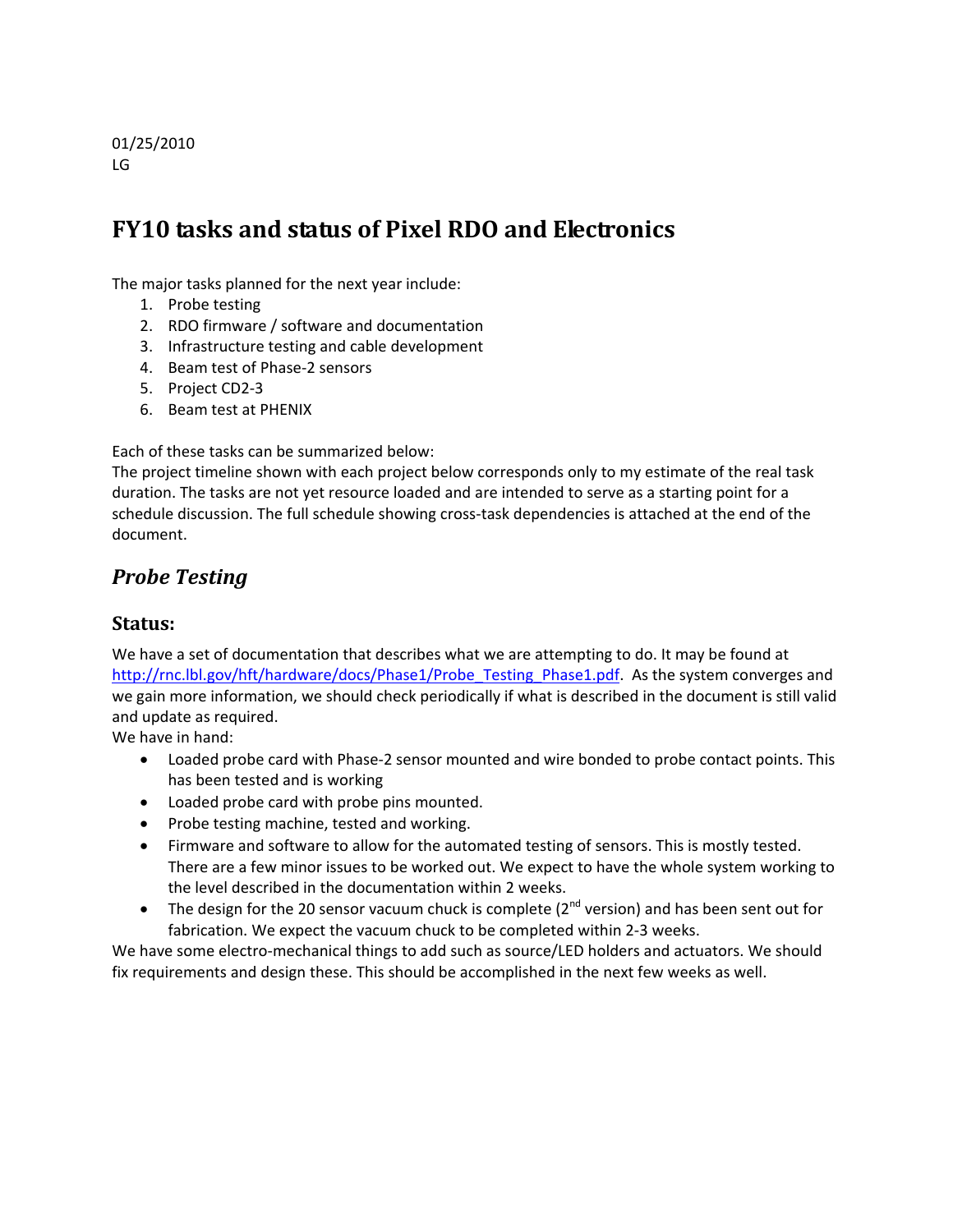### **Proposed Timeline milestones:**

|                 | $\bullet$ | <b>Task Name</b>                                        | Duration | hber | December                                                                                                                       | January |  | February | March | April |  |
|-----------------|-----------|---------------------------------------------------------|----------|------|--------------------------------------------------------------------------------------------------------------------------------|---------|--|----------|-------|-------|--|
|                 |           |                                                         |          |      | 11/8 11/15 11/22 11/29 12/8 12/13 12/20 12/27 1/3 1/10 1/17 1/24 1/31 2/7 2/14 2/21 2/28 3/7 3/14 3/21 3/28 4/4 4/11 4/18 4/25 |         |  |          |       |       |  |
| $\mathbf{1}$    |           | $E$ Probe testing                                       | 66 days  |      |                                                                                                                                |         |  |          |       |       |  |
| $\overline{2}$  |           | probe test of individual thick sensors                  | 15 days  |      |                                                                                                                                |         |  |          |       |       |  |
| $\mathbf{3}$    |           | probe test batch thick sensors                          | 10 days  |      |                                                                                                                                |         |  |          |       |       |  |
| $\overline{4}$  |           | probe test individual thinned sensors                   | 15 days  |      |                                                                                                                                |         |  |          |       |       |  |
| 5               |           | probe test batch thinner sensors                        | 15 days  |      |                                                                                                                                |         |  |          |       |       |  |
| 6               |           | negotiate sensor thinning with Aptek                    | 5 days   |      |                                                                                                                                |         |  |          |       |       |  |
| $\overline{7}$  |           | thin 2 wafers of Phase-2                                | 10 days  |      |                                                                                                                                |         |  |          |       |       |  |
| 8               |           | prototype firmware and software for automated tes       | 5 days   |      |                                                                                                                                |         |  |          |       |       |  |
| 9               |           | firmware/software ready                                 | 5 days   |      |                                                                                                                                |         |  | 214      |       |       |  |
| 10 <sup>°</sup> |           | design chip carriers tracking system mechanical         | 15 days  |      |                                                                                                                                |         |  |          |       |       |  |
| 11              |           | prototype chip carrier                                  | 11 days  |      |                                                                                                                                |         |  |          |       |       |  |
| 12              |           | design chip tracking database                           | 10 days  |      |                                                                                                                                |         |  |          |       |       |  |
| 13              |           | prototype database                                      | 15 days  |      |                                                                                                                                |         |  |          |       |       |  |
| 14              |           | vacuum chuck fabricate                                  | 10 days  |      |                                                                                                                                |         |  |          |       |       |  |
| 15              |           | vacuum chuck test                                       | 5 days   |      |                                                                                                                                |         |  |          |       |       |  |
| 16              |           |                                                         |          |      |                                                                                                                                |         |  |          |       |       |  |
| 17              |           | + RDO and documentation                                 | 97 days  |      |                                                                                                                                |         |  |          |       |       |  |
| 28              |           |                                                         |          |      |                                                                                                                                |         |  |          |       |       |  |
| 29              |           | <b>If Infrastructure testting and cable development</b> | 239 days |      |                                                                                                                                |         |  |          |       |       |  |
| 49              |           |                                                         |          |      |                                                                                                                                |         |  |          |       |       |  |
| 50              |           | + Beam test Phase-2 sensors                             | 70 days  |      |                                                                                                                                |         |  |          |       |       |  |
| 70              |           |                                                         |          |      |                                                                                                                                |         |  |          |       |       |  |
| 71              |           | + Beam test run at PHENIX                               | 330 days |      |                                                                                                                                |         |  |          |       |       |  |
| 89              |           |                                                         |          |      |                                                                                                                                |         |  |          |       |       |  |
| 90              |           | $CD-2/3$                                                | 43 days  |      |                                                                                                                                |         |  |          |       |       |  |

# *RDO and Documentation*

#### **Status:**

The new architecture design is currently being implemented in a test manner to gauge feasibility and performance of the firmware components. This process is sufficiently advanced to begin the documentation process. Xiangming will begin this process by generating architecture and implementation documentation that allows for a non-project person to read and understand the function and implementation of our system. Thorsten will assist by providing feedback. We will then prepare an internal-to-the-group review including Jo and perhaps one external person (Gerard?). We need benchmarking and simulation to show dead time performance. We will need to generate the testing plan and procedures. In addition, we will work out with Jo, when he has time available, the plans for slow controls, data monitoring and quality assurance and the other tasks that aren't addressed above. These will be added later.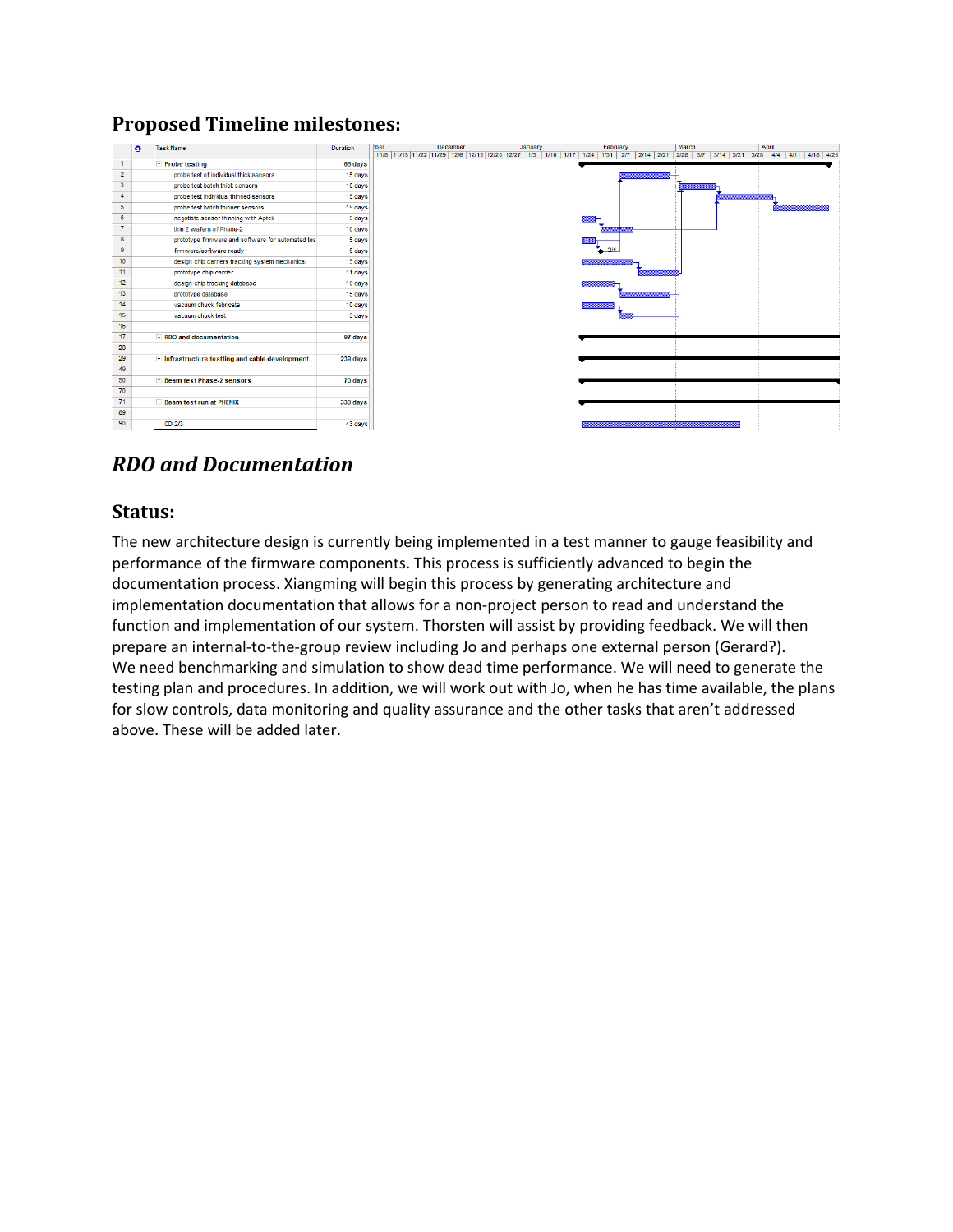# **Proposed Timeline milestones:**

|                | n | <b>Task Name</b>                                | <b>Duration</b> |  | February |                              | March |  | April |                                                                            | May |  | June |  |
|----------------|---|-------------------------------------------------|-----------------|--|----------|------------------------------|-------|--|-------|----------------------------------------------------------------------------|-----|--|------|--|
| $\overline{1}$ |   | $\pm$ Probe testing                             | 66 days         |  |          | 1/17 1/24 1/31 2/7 2/14 2/21 |       |  |       | 2/28 3/7 3/14 3/21 3/28 4/4 4/11 4/18 4/25 5/2 5/9 5/16 5/23 5/30 6/6 6/13 |     |  |      |  |
| 16             |   |                                                 |                 |  |          |                              |       |  |       |                                                                            |     |  |      |  |
| 17             |   | - RDO and documentation                         | 97 days         |  |          |                              |       |  |       |                                                                            |     |  |      |  |
| 18             |   | implementation writeup first draft              | 12 days         |  |          |                              |       |  |       |                                                                            |     |  |      |  |
| 19             |   | review of imp writeup                           | 7 days          |  |          |                              |       |  |       |                                                                            |     |  |      |  |
| 20             |   | complete imp writeup                            | 13 days         |  |          |                              |       |  |       |                                                                            |     |  |      |  |
| 21             |   | architecture writeup first draft                | 8 days          |  |          |                              |       |  |       |                                                                            |     |  |      |  |
| 22             |   | review of arch writeup                          | 7 days          |  |          |                              |       |  |       |                                                                            |     |  |      |  |
| 23             |   | complete arch writeup                           | 7 days          |  |          |                              |       |  |       |                                                                            |     |  |      |  |
| 24             |   | internal review                                 | 5 days          |  |          |                              |       |  |       |                                                                            |     |  |      |  |
| 25             |   | incorporate review results                      | 10 days         |  |          |                              |       |  |       |                                                                            |     |  |      |  |
| 26             |   |                                                 |                 |  |          |                              |       |  |       |                                                                            |     |  |      |  |
| 27             |   | complete firmware                               | 20 days         |  |          |                              |       |  |       |                                                                            |     |  |      |  |
| 28             |   | test and benchmark                              | 30 days         |  |          |                              |       |  |       |                                                                            |     |  |      |  |
| 29             |   |                                                 |                 |  |          |                              |       |  |       |                                                                            |     |  |      |  |
| 49             |   | + Infrastructure testting and cable development | 239 days        |  |          |                              |       |  |       |                                                                            |     |  |      |  |
|                |   |                                                 |                 |  |          |                              |       |  |       |                                                                            |     |  |      |  |
| 50             |   | + Beam test Phase-2 sensors                     | 70 days         |  |          |                              |       |  |       |                                                                            |     |  |      |  |
| 70             |   |                                                 |                 |  |          |                              |       |  |       |                                                                            |     |  |      |  |
| 71             |   | + Beam test run at PHENIX                       | 330 days        |  |          |                              |       |  |       |                                                                            |     |  |      |  |
| 89             |   |                                                 |                 |  |          |                              |       |  |       |                                                                            |     |  |      |  |
| 90             |   | $CD-2/3$                                        | 43 days         |  |          |                              |       |  |       |                                                                            |     |  |      |  |

# *Infrastructure Testing and Cable Development*

We have extensive write-ups on this including what was submitted after the cd-1 review. I think that it is still valid. This may be found here

http://rnc.lbl.gov/hft/hardware/docs/cd1/PXL\_flex\_cable\_and\_sys\_test\_v1.1.doc.

The development effort is a multi step process, we need to complete at least 2 stages this year. Hopefully we will do more stages and also do a small test of the Al capability of our selected vendor.

### **Status:**

The layout for the Phase‐1 based infrastructure test board is complete and out to the group for internal review. The board files may be found here

http://rnc.lbl.gov/hft/hardware/docs/Phase1/infrastructure\_test.zip

#### **Proposed Timeline milestones:**



# *Beam test of Phase‐2 Sensors*

### **Status:**

A plan for using existing testing boards to serve as components in a beam test telescope and preliminary run plan may be found here http://rnc.lbl.gov/hft/hardware/docs/Phase1/Phase-

1\_telescope\_proposal.pdf. The beam testing is planned for the Fermilab test beam facility. The proposal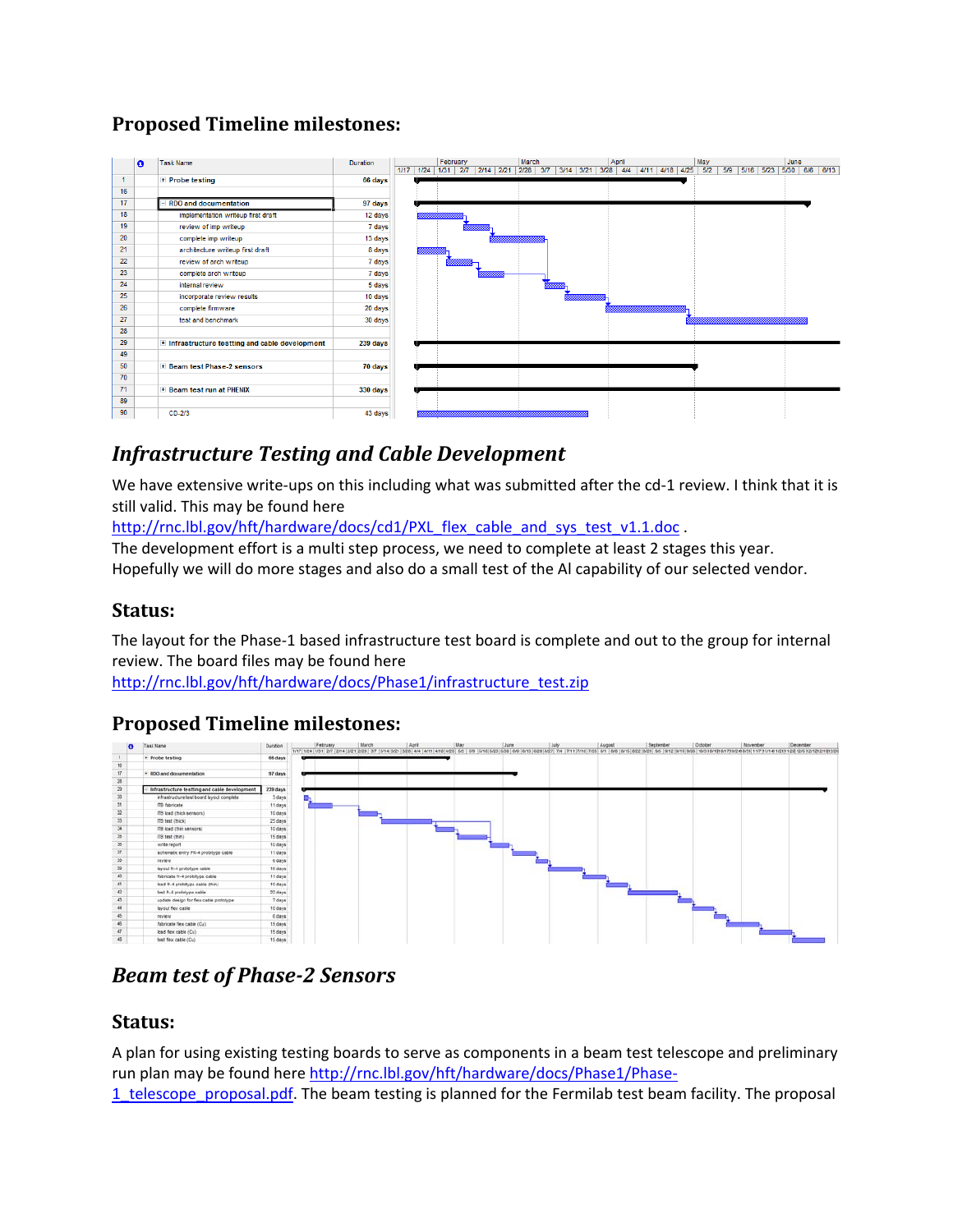and detailed planning for this test beam still needs to be arranged. Additional hardware needed for triggering and DAQ interface needs to be designed and fabricated. Software and firmware need to be developed.

We will use characterized sensors and a testing plan that tests efficiency as a function of discriminator settings and biases. This plan needs to be refine.



### **Proposed Timeline milestones:**

# *Project CD2‐3*

#### **Status:**

It is hoped that we will be in a position to have our project CD-2/3 review sometime near the middle of this year. Though preparation for this review is not explicitly listed in our project effort estimates, if the effort required for the CD-1 review is any guide, there will probably be  $\sim$ 1 month of effort required for review preparation. The schedule for the review is not yet set and some homework tasks from the CD‐1 review remain to be completed. The most likely outcome of this task will manifest itself as a several month period where LG will have limited availability for the other tasks listed above.

## *Beam test run at PHENIX ‐*

We hope to install a working prototype sector in the PHENIX experimental area for the FY11 run. This will require permission and space from the PHENIX collaboration and a full setup for assembly, test, rdo, and a custom cooling solution. The details and plan for this effort still need to be worked out.

### **Proposed Timeline milestones:**

The large gap seen in the schedule shown below corresponds to the dependency of needing the flex cable development to be completed before sector assembly can begin.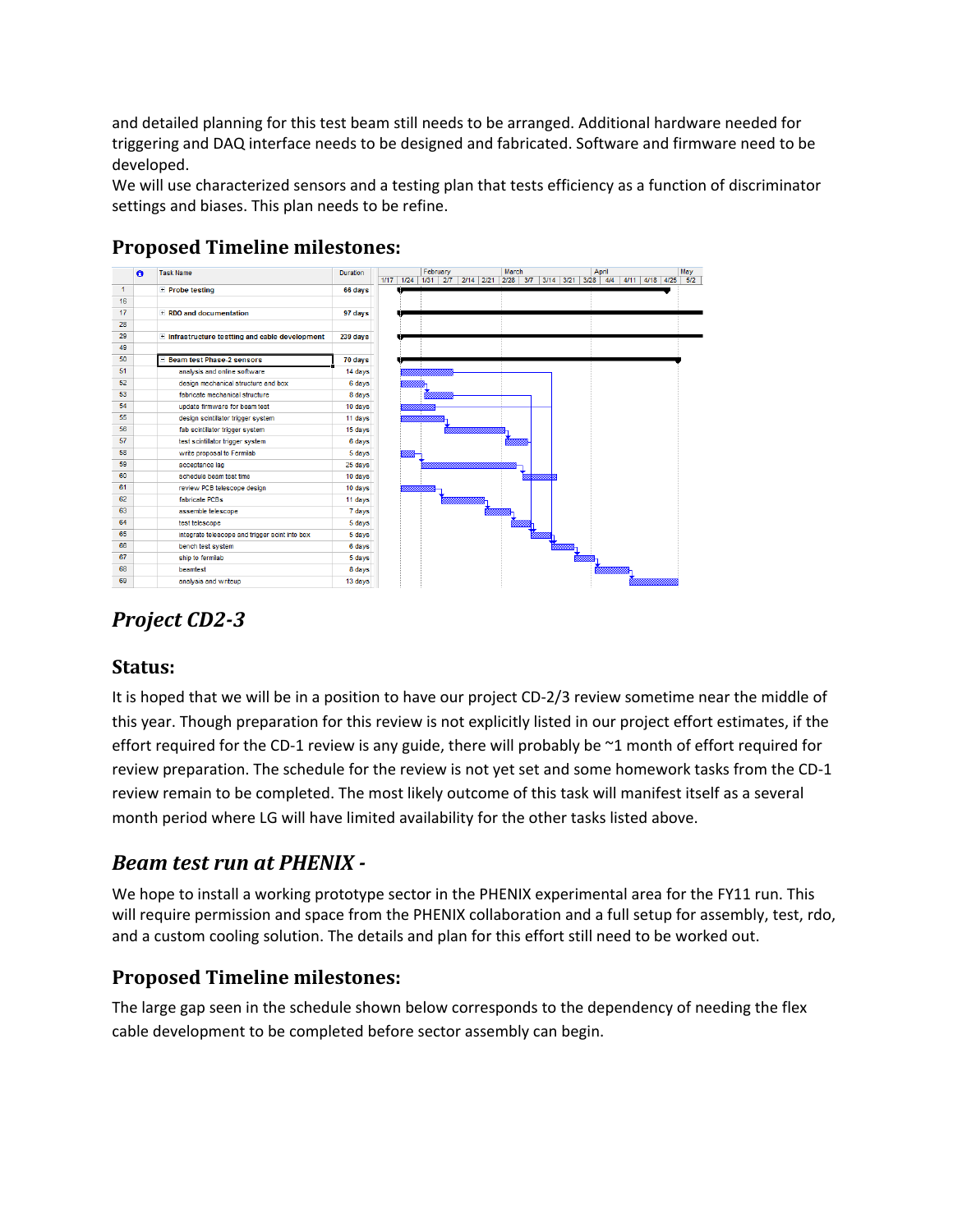

# *Miscellaneous Items*

We need to begin versioning and tracking our software and firmware. Nothing has come from our efforts at getting CVS installed on the LBNL server that handles our web pages, so I am thinking of going to an outside company that was recommended by software professionals that work outside the lab. There are three options, CVS, SVN and GIT. CVS or SVN would be hosted for us, GIT we could host ourselves.

http://www.nongnu.org/cvs/ http://subversion.tigris.org/ http://git‐scm.com/ Any opinions on this would be welcome.